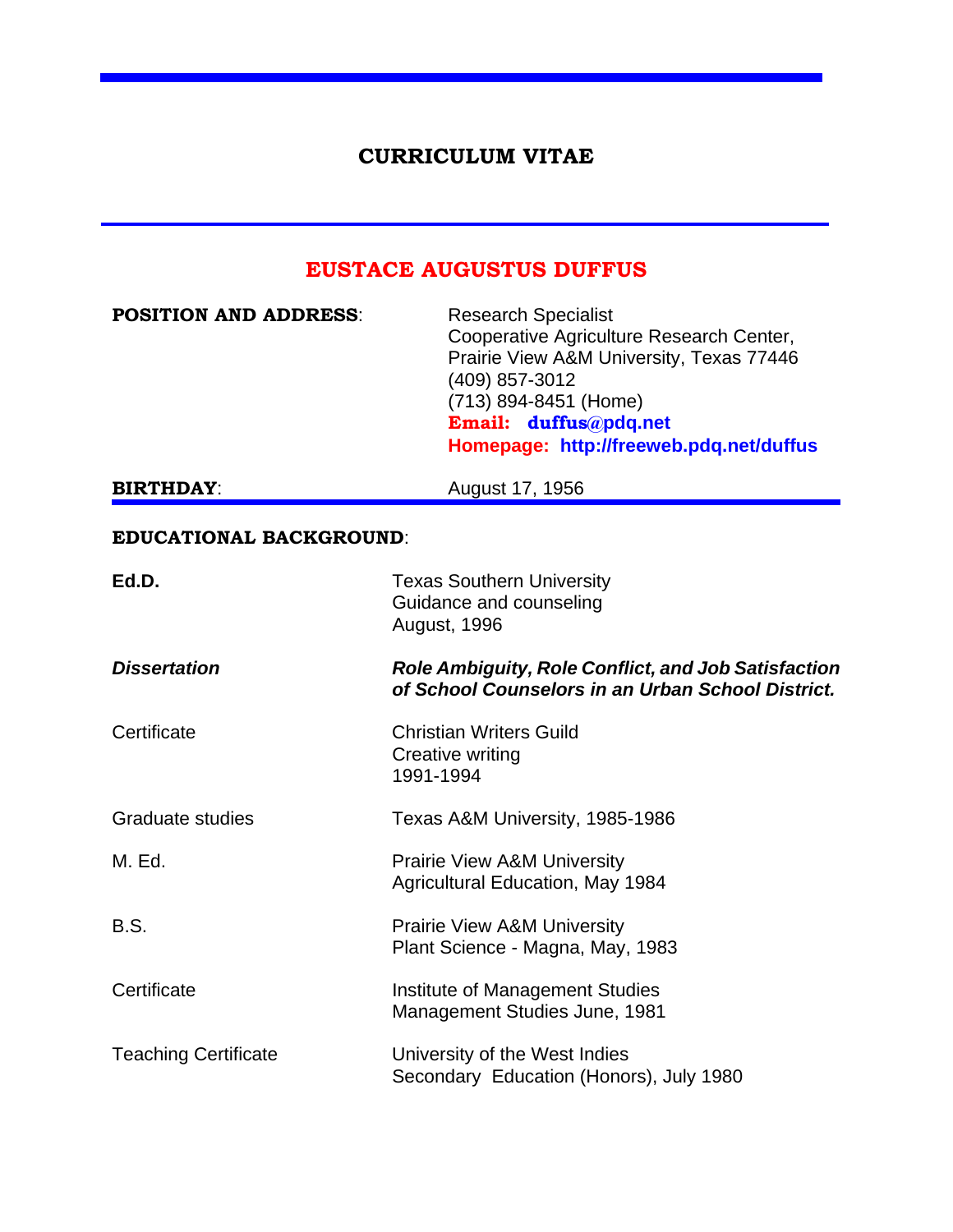| Diploma                            | Jamaica School of Agriculture<br>Agriculture, July 1980                                                                                        |
|------------------------------------|------------------------------------------------------------------------------------------------------------------------------------------------|
| <b>WORK EXPERIENCE:</b>            |                                                                                                                                                |
| January 1997 to Present            | <b>LPC</b> Intern<br><b>McDuffies Adolescent Treatment Center</b><br>Houston, Texas                                                            |
| June 1995 - July 1995              | <b>English Enrichment Instructor</b><br>Research Apprenticeship Program<br><b>Prairie View A&amp;M University</b><br>Prairie View, Texas 77446 |
| January 23, 1995 - April 17, 1995  | Counseling Internship<br><b>Prairie View A&amp;M University</b><br>Prairie View, Texas 77446                                                   |
| September 1994 - December 20, 1994 | Counseling Internship<br>Lifetime Counseling, Inc<br>Bellaire, TX 77401                                                                        |
| September, 1990 - December, 1991   | <b>Computer Instructor</b><br><b>Houston Community College</b><br>Houston, Texas 77041                                                         |
| May, 1984 - August, 1987           | <b>Research Technician</b><br><b>College of Agriculture</b><br>Prairie View A&M University<br>Prairie View, Texas 77446                        |
| July, 1980 - August, 1981          | Teacher<br>Jamaica School of Agriculture<br>Jamaica, West Indies                                                                               |
| February, 1980 - May, 1980         | Teacher<br>Kemp's Hill Secondary School                                                                                                        |
| April, 1975 - August, 1977         | Teacher<br>Seaforth Primary School<br>ST. Thomas Jamaica, West Indies                                                                          |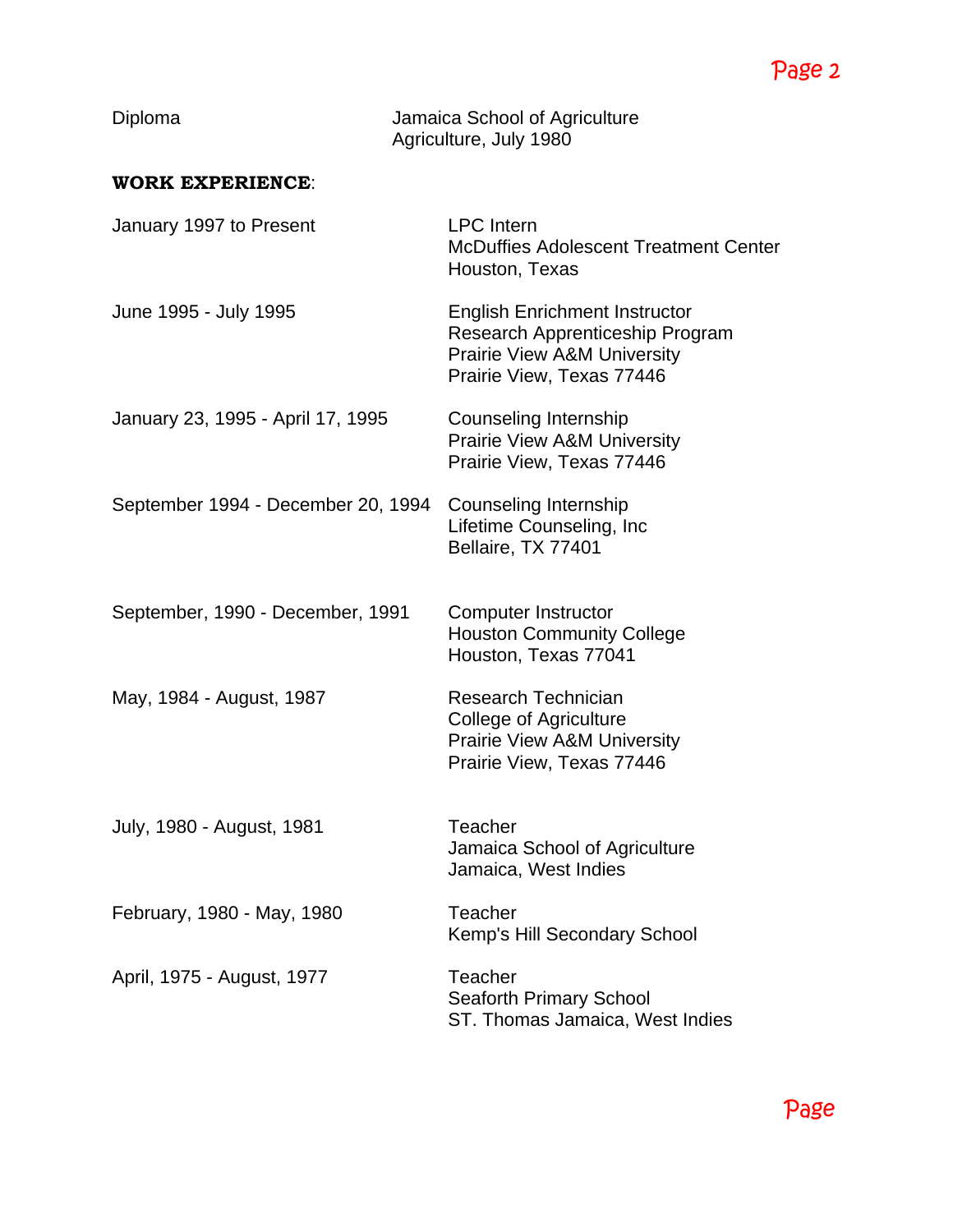### **COMPUTER SKILLS**:

3

October 1997 - Beginning HTML for Windows 95, New Horizons Computer Learning Center, Houston Texas.

July 31, 1995 - Current Research Information System Forms (CRISFRMS) workshop, National Agricultural Library Belteville, MD.

May 5 - 6, 1994 - Hands-on trouble shooting, maintenance and upgrading covering all IBM and compatible PCs, Houston TX.

Memory management, PC maintenance and upgrading, data protection and disaster recovery, preventative maintenance, diagnosing and repairing virus damage, communications and modems

WordPerfect, Dos 6.2, Windows, Harvard Graphics, Statistical Analysis System (SAS), Lotus 123, Quattro, Q&A, SlideWrite, Desktop Publishing and others.

Internet, Texas Information Highway, Global Email communication. Homepage building and maintenance. Survey via the Internet. Distance education.

### **SPECIAL RECOGNITION AND MEMBERSHIP:**

**AWARDS**: Certificate of appreciation for outstanding performance as instructor of English Enrichment in the Research Apprenticeship Program at Prairie View A&M University, July 21, 1995.

Staff Development Grant, Prairie View A&M University, January

Distinguished Research Specialist Award, Prairie View A&M University, April 1990.

Recognition of support to the Guatemala Port Community Leaders Training Program. Prairie View A&M University.

Certification of participation in parenting conference, Texas Southern University, November 1993.

Certificate of recognition for continual commitment and support of the goals and objectives of the Food and Agricultural Sciences Research Program, Prairie View A&M University, April 1994.

**MEMBERSHIP**: American Counseling Association

### **SCIENTIFIC PUBLICATIONS**:

McCraw, B. D., Reyes, J., and **Duffus, E.** (1985). Effect of various row covers on earliness and yield of tomato and squash in Texas. Hortscience abstracts, 20, 4.

Page 4